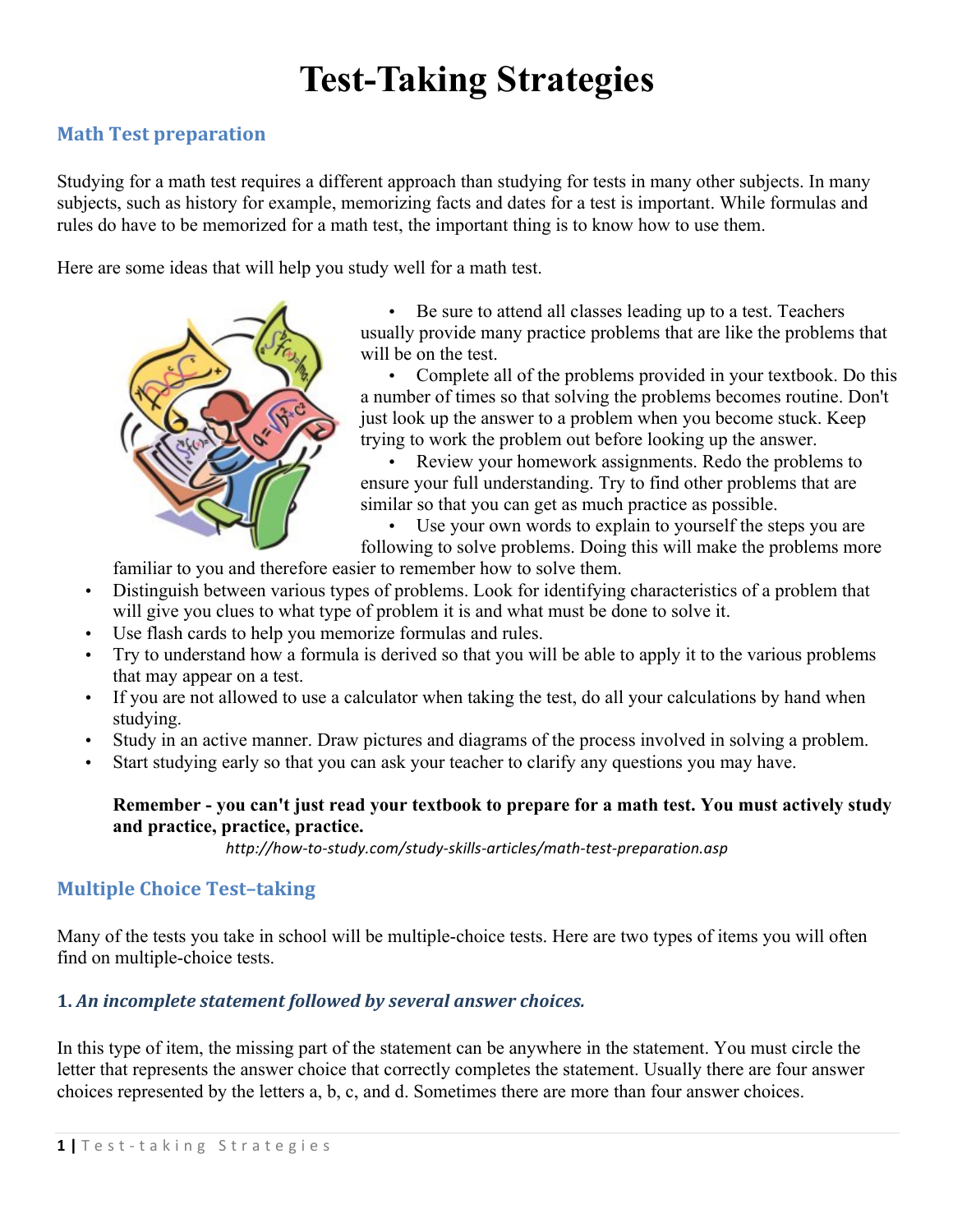Here is an example of this type of item:

The first president of the United States, \_\_\_\_, was known as the "Father of his country."

- a. Thomas Jefferson
- b. Abraham Lincoln
- c. George Washington
- d. Theodore Roosevelt

You should circle "c" to show that George Washington was the first president of the United States.

## **2.** *A question followed by several answer choices.*

In this type of item, you must circle the letter that represents the answer choice that correctly answers the question.

Here is an example of this type of item:

How many states make up the United States of America?

| a. 48 | c. 46 |
|-------|-------|
| b.52  | d.50  |

You should circle "d" to show that 50 is the correct answer choice for this question.

Sometimes, one of the answer choices is "all of the above." In the following example, "e" is the correct answer choice because all of the foods shown are dairy products.

Which of the following foods are dairy products?

| a. milk      | d. cream cheese     |
|--------------|---------------------|
| b. ice cream | e. all of the above |

c. yogurt

Other times, one of the answer choices is "none of the above." In the following example, "b" is the correct answer choice because Argentina is the only country listed that is in South America. For "e" to be correct, none of the countries listed could be in South America.

d. Japan

**\_\_\_\_** is a country in South America.

a. Russia

b. Argentina

c. Mexico



# **Guidelines When Taking Multiple-Choice Tests**



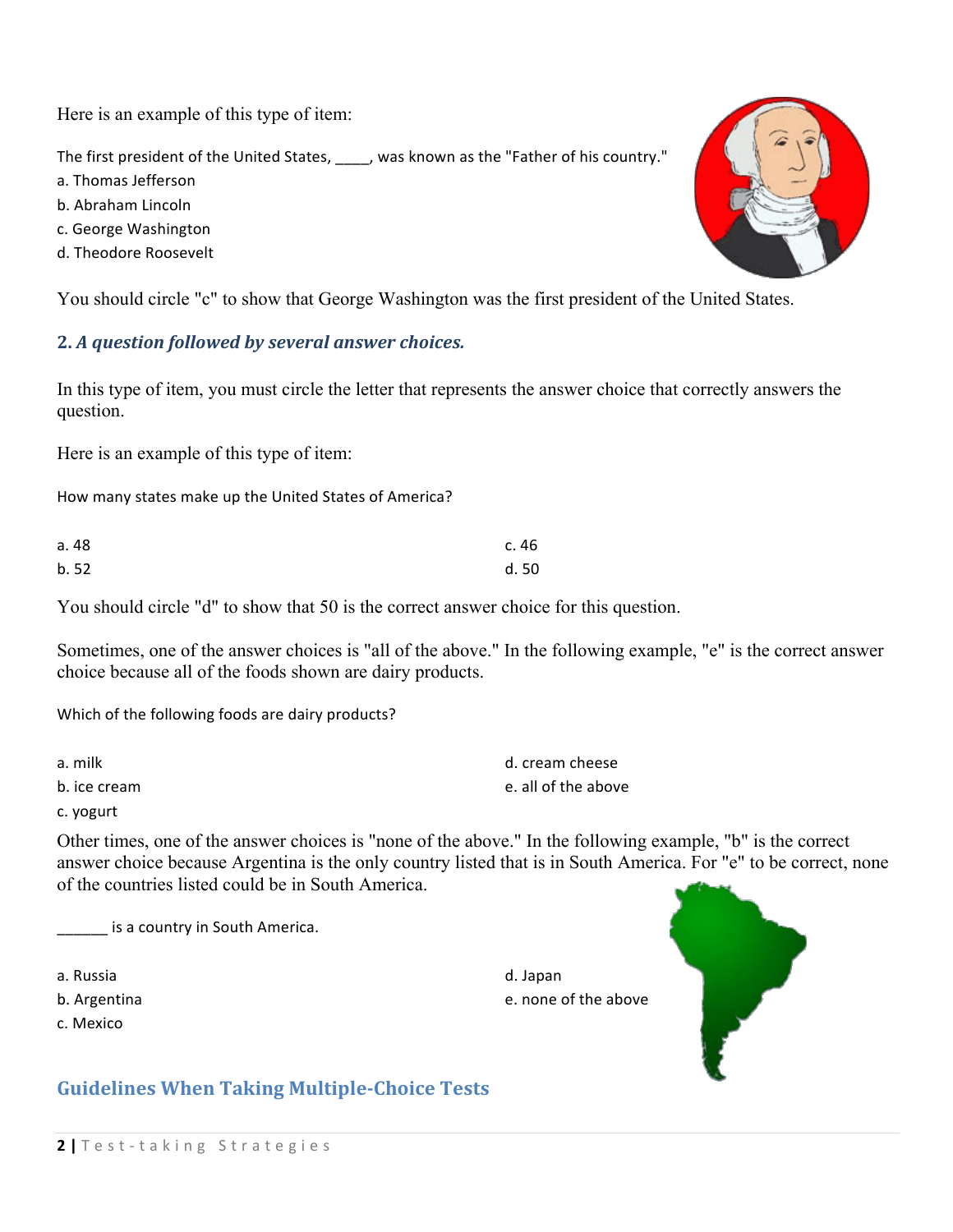Here are some guidelines that will help you correctly answer multiple-choice items.

- 1. *Circle or underline important words in the item.* This will help you focus on the information most needed to identify the correct answer choice.
- 2. **Read all the answer choices before selecting one.** It is just as likely for the last answer choice to be correct as the first.
- 3. *Cross out answer choices you are certain are not correct.* This will help you narrow down the correct answer choice.
- 4. Look for two answer choices that are opposites. One of these two answer choices is likely to be correct.
- 5. Look for hints about the correct answer choice in other items on the test. The correct answer choice may be part of another item on the test.
- 6. Look for answer choices that contain language used by your teacher or *found in your textbooks.* An answer choice that contains such language is usually correct.
- 7. *Do not change your initial answer unless you are sure another answer choice is correct.* More often than not, your first choice is correct.
- 8. Choose "all of the above" if you are certain all other answer choices in the item are correct. Do not choose "all of the above" if even just one of the other answer choices is not correct.
- 9. Choose "none of the above" if you are certain all other answer choices in the item are incorrect. Do not choose "none of the above" if even just one of the other answer choices is correct.

## **Knowing how multiple-choice items are constructed and using these guidelines will help you improve your score on a multiple-choice test.**

## *http://how-to-study.com/study-skills-articles/multiple-choice-tests.asp*

Tests such as multiple-choice tests and true/false tests assess specific factual knowledge. When you study for these tests, your goal should be to recognize facts.

## **Studying for Essay Tests**

**Essay tests** assess your mastery of themes and overall ideas. When you study for essay tests, your goal should be to recall broad information in an organized way. Your studying for essay tests should be related to this goal.

Here are the steps to follow when studying for an essay test.

- 1. Assemble the materials that contain the information that will be covered on the test. This includes your textbook, your textbook notes, and your class notes.
- 2. Read these materials to identify themes and overall ideas. Each time you identify one, label an index card with the name of that theme or overall idea. You will often find the same theme or overall idea in one or more places, but use just one card to represent it.
- 3. For each card you prepare in Step 2, carefully review your textbook, textbook notes, and class notes and add written details about the theme or overall idea to the card.
- 4. Once you have completed Step 3 for each card, review your cards several times. Doing this will give you a working familiarity with the information that is most likely to be the basis of questions on the test.
- 5. Now is the time to think like your teacher. Try to predict the questions your teacher will ask on the test. Write each question on its own index card. When writing the questions, include direction words often used by teachers, such as explain or compare.